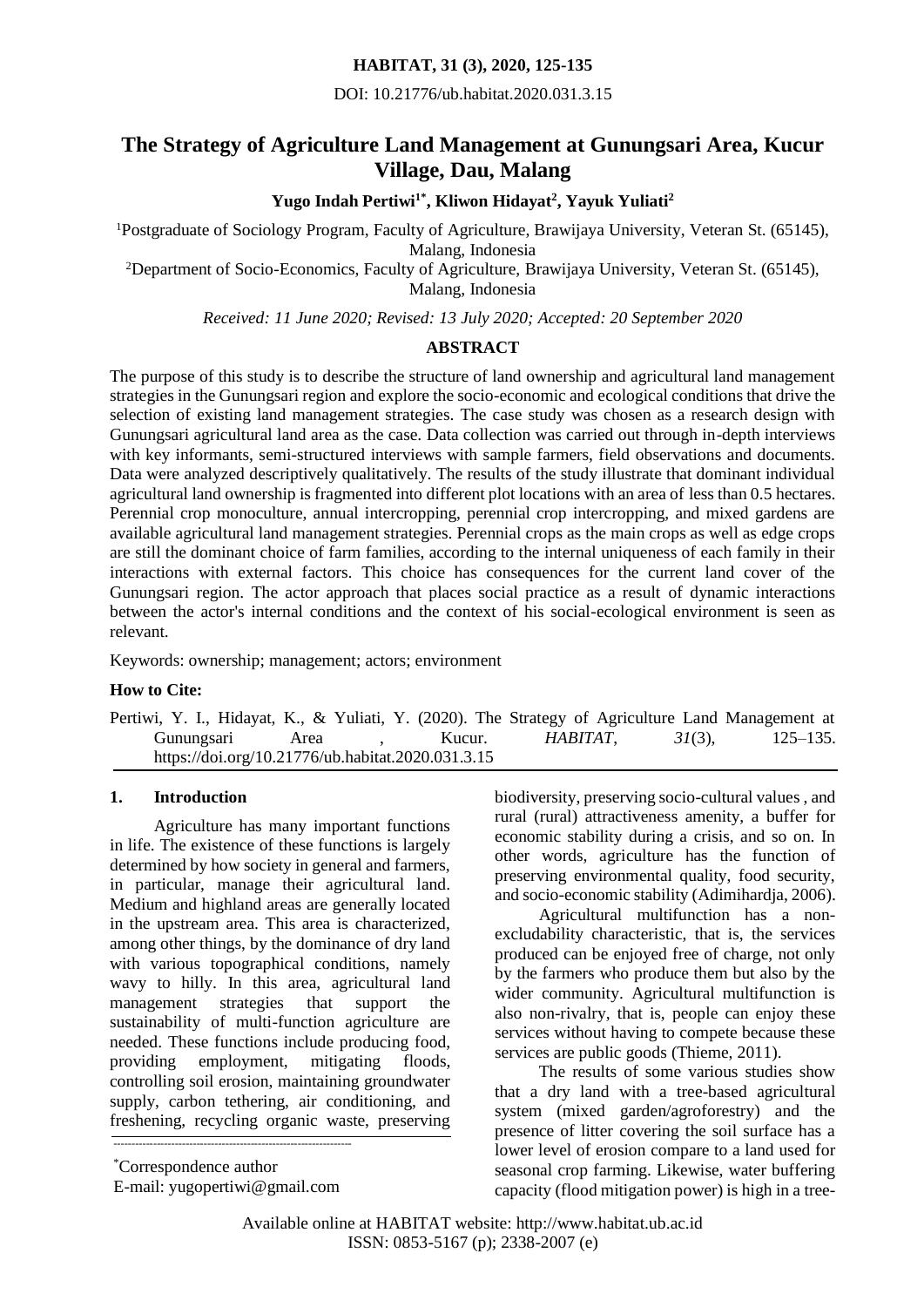based land use (Agus & Husen, 2005). However, farming communities tend to manage their land with this tree-based farming strategy and they manage their land with seasonal crops is still controversial.

On the one hand, large farmers tend to manage their land with the choice of a mixed garden system, because they have the capital and their daily needs do not depend on the land (Astuti, Dharmawan, Intan, & Putri, 2008). The results of the study (Suryanata, 1994) showed that the mixed garden systems (fruit trees and seasonal crops) are the choice of broad farmers because they are more profitable than the seasonal crops. The same thing was also stated by (Kartodihardjo, 2014) that farmers are interested in planting timber trees (community forests) because it is more profitable. He further argued that this had happened, because the price of wood was getting better, in line with the increasing demand for wood.

While on the other hand, (Palte, J.G. 1984) reported that dry land farmers in rural Java, tend to manage their land with seasonal crops, especially food crops. Because they are more encouraged to meet the basic needs of their daily life. Moreover, rural communities in Java dryland areas are experiencing high population pressure on land resources. This means that the land controlled by them cannot meet the needs of their family. According to (Manurung 2004), in a society like this, the priority to fulfill their needs is short-term (urgent). Therefore, this is natural because the annual crops are fast producing, so that the seasonal crops are their main choice in managing their land. This condition is mainly found in farmers with narrow land areas or in areas with high population pressure on land (Astuti et al., 2008). Meanwhile, research results (Husen, Watung, & Agus, n.d., 2004) stated that farmers do not plant certain types of plants (including types of trees), because they do not know the multifunctionality of those plants. Most farmers in developing countries including Indonesia only know 2-3 agricultural functions (Adimihardja, 2006).

In certain dryland rural areas, there is a phenomenon of community members, especially those who belong to the lower middle class looking for work outside agriculture to meet the needs of their families (Schouten, Van der Heide, & Heijman, 2009). They look for non-agricultural work in the nearest city/suburb by doing circular migration (shuttle migration) or in a big city or outside Java (Sudomo, 2013).

Therefore, they do not have enough time to manage their narrow agricultural land. The solution they took was that the land was planted with some trees such as *sengon laut laut* or *jabon*. This plant after planting does not require intensive maintenance and low maintenance costs (Lastiantoro dan Cahyono, 2015). Meanwhile, their daily needs are met from non-agricultural activities. Thus, farmers who have narrow land in rural communities also have the opportunity to manage their land with tree crops (mixed gardens).

This also influenced the formation of a wood-based agroforestry farming system in Gunungsari, which is an agricultural land with hilly land structure. The existence of timber is the main vegetation in the use of agricultural land in Gunungsari, thus forming the land cover in the area. Interestingly, in the midst of many problems with land degradation in privately owned agricultural lands in the medium-highland area, Gunungsari grows into private agricultural land which grows with an agroforestry system dominated by timber which is suitable for a land conservation in the upstream area.

Therefore, what is interesting to be studied further is; how is the structure of agricultural land ownership in the Gunungsari area? Which farmers tend to cultivate their entire land using a mixed garden system, or a combination of mixed gardens and seasonal crops, or all of their land is cultivated by annual crops? What socio-ecological conditions made them choose the land management strategy? It is interesting to note the dynamics of the choice of the land management strategies because they have some consequences on land cover in this area. This is important for the village government, the Brantas River Basin Center (BBDAS), and other relevant agencies for the preservation and sustainability of the agricultural land and springs in the area as well as the development of human ecology and agricultural sociology for sustainable agricultural development.

## **2. Research Methods**

This research used a qualitative approach with a case study design. A case is the management of agricultural land in Gunungsari area, Kucur Village, Dau District, Malang Regency. Because the focus of the study is on the contemporary phenomena in the context of reallife and is uniqueness in land management in this village, Robert K Yin (Reese, 2000). The data sources consisted of 3 key informants and 25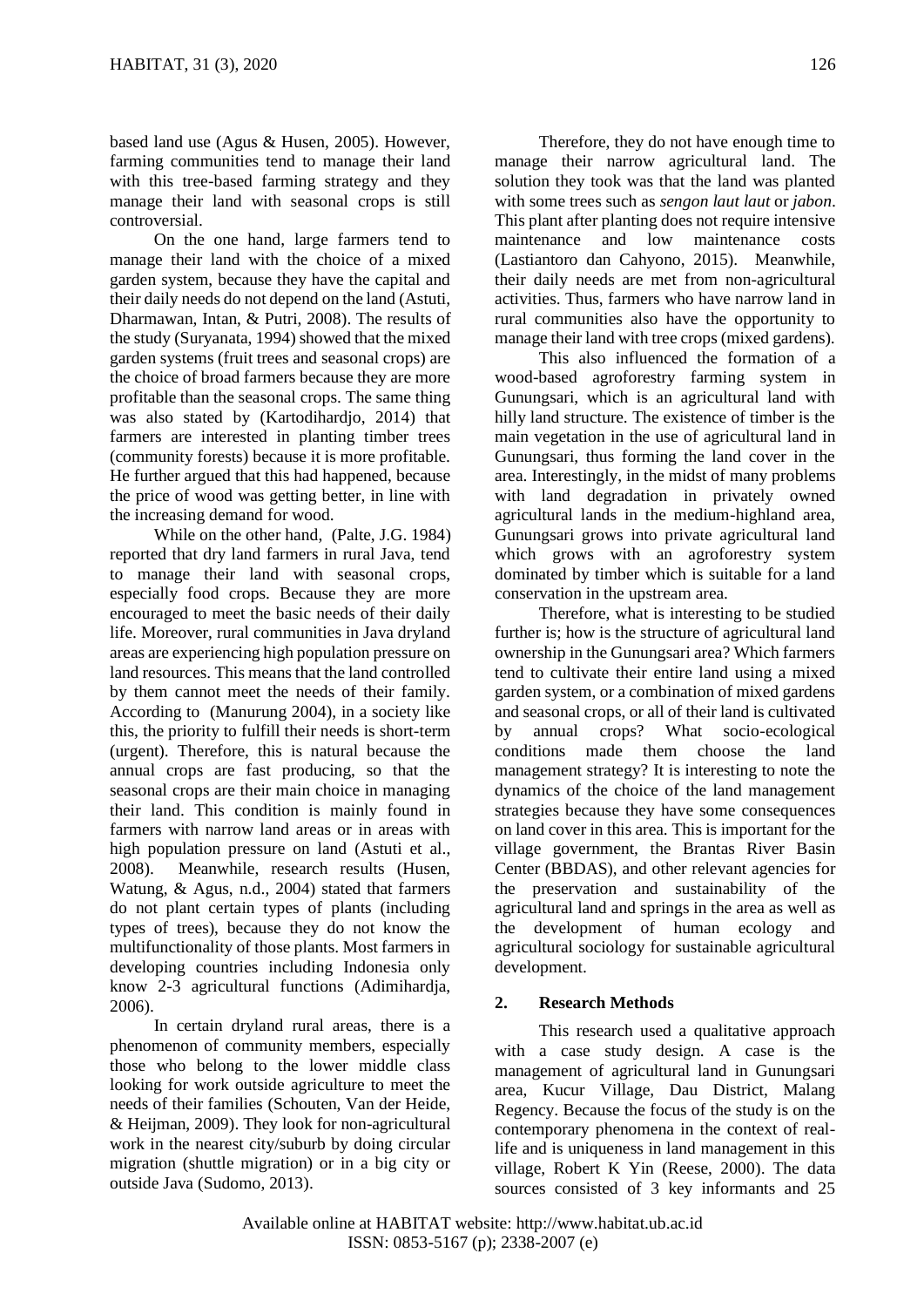sample farmers who manage the land in Gunungsari area. Key informants were selected purposively (purposive), namely those who have completed and extensive knowledge of the land management in this area so far. In addition, they also have experience in the land management in Gunungsari area. Meanwhile, farmers are selected for the diversity of the agricultural land management

The data collection was carried out through in-depth interviews and semi-structured interviews, field observations, and documents. Indepth interviews were conducted with three key informants, while semi-structured interviews were conducted with 25 sample farmers. In addition, direct observations were made on the diversity of the agricultural land management that was selected and carried out by the farmers in Gunungsari area. Documents regarding ownership of agricultural land in Gunungsari area were obtained from the Kucur village office, namely from the national program committee (*prona*) land ownership certificates, particularly land ownership in Gunungsari area.

The data were analyzed descriptively by using tables and interactive models in Miles and Hubermas (Ruíz, 2015). The qualitative data collected was carried out by the data condensation process, data presentation, and drawing conclusions.

### **3. Results and Discussion**

## **3.1. Gunungsari Area Settings**

Gunungsari is administratively located in four village areas, namely, Kucur Village, Kalisongo Village, Pandanlandung Village, and Jedong (Wagir Subdistrict), but most of Gunungsari area is in Kucur Village area. According to Rohim (Kasun Kelampok), 65 percent of the total area of Gunungsari is in the village of Kucur. He further stated that the distribution of land ownership in Gunungsari ranges from 1000 m2 - 6000 m2, with an average ownership area of 4000 m2. The condition of the soil in Gunung Sari is clay.



**Picture 1**. Location Map of Kucur Village and Gunungsari Area and its Surrounding Environment Source: Google map accessed, 15 March 2020

#### **3.2 Land Tenure Structure and Patterns**

The land area at Gunungsari area in Kucur village area is 152.5 ha. Of the total area, 3.6 hectares are managed by the village government. This land is close to the location of Gunungsari spring. The land managed by the village is then developed into a nature-based village bathing park. The rest is land owned by farmers, most of whom live in the Kelampok hamlet, Kucur village (Picture 2.).



**Picture 2.** The expanse of Agricultural Land in Gunungsari

Available online at HABITAT website: http://www.habitat.ub.ac.id ISSN: 0853-5167 (p); 2338-2007 (e)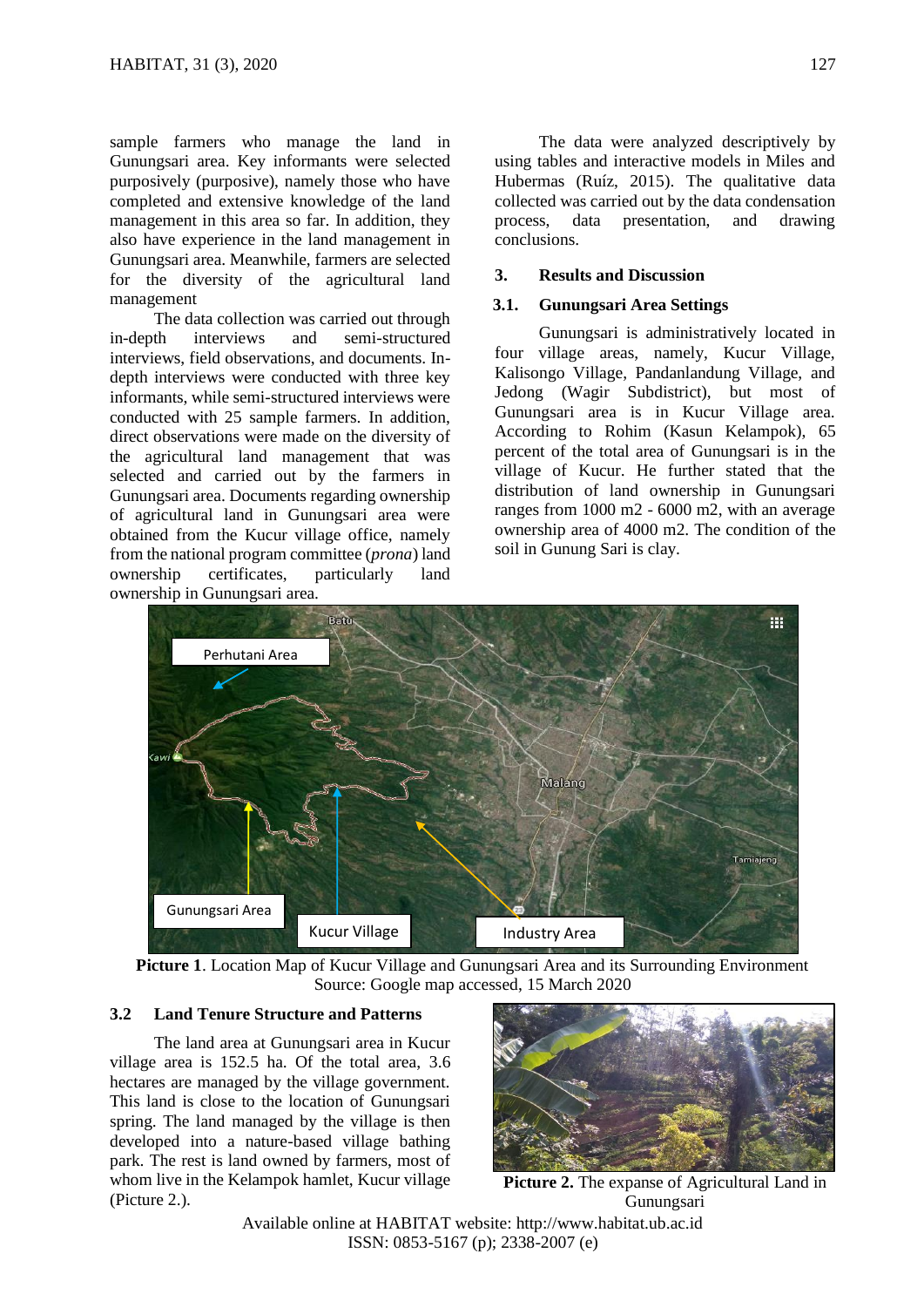However, since the last few years, there have been parts of Gunungsari area, with an area of 10 hectares bought by property companies, namely PT Hattaka Utama and PT. Podojoyo. For the time being, the property company handed over the management of the land to the former landowners.

Based on the data from the National Program (prona) for local land certification, it was recorded that 278 people owned land in Gunungsari area in the Kucur village area (Table 1). From the table data, 95% of landowners belong to the land area of fewer than 0.500 hectares. The search results show that there are many landowners (children) whose management is still one with the land of their parents. Therefore, based on the reality on the ground.

It is certain that the number of landowners of less than 0.500 hectares will decrease, but will still be the dominant number, while the ownership class of more than 0.500 hectares will increase. Likewise, the total number of landowners in Gunungsari area will be less than 278 people.

**Table 1.** The Classification of Land Ownership Area at the Gunungsari Area in 2019

| No. | Land<br>Area<br><b>Classes</b> | <b>Total</b><br>Land<br>(Ha) | <b>Total</b><br>(Family) | <b>Percent</b><br>$\frac{6}{9}$ |
|-----|--------------------------------|------------------------------|--------------------------|---------------------------------|
|     | Less than                      |                              |                          |                                 |
| 1   | 0.5                            | 41.1                         | 265                      | 95.3                            |
| 2   | $0.5 - 1.0$                    | 57.0                         | 9                        | 3.2                             |
|     | Above                          |                              |                          |                                 |
| 3   | than $1.0$                     | 50.8                         | 3                        | 1.1                             |
|     | Village                        |                              |                          |                                 |
|     | Land/                          |                              |                          |                                 |
| 4   | Perhutani                      | 3.6                          | 1                        | 0.4                             |
|     | <b>Total</b>                   | 152.5                        | 278                      | 100.0                           |
|     |                                |                              | -                        |                                 |

Source: Kucur Village Prona Program Committee, 2019.

Meanwhile, from the small sample data, the distribution of the land ownership is obtained as presented in table 2. The determination of sample farmers here is based on the diversity of the agricultural land management systems, not for the representation of land ownership in Gunungsari area. From these data, it can be concluded that the land ownership structure in Gunungsari area is dominant in the land area of fewer than 0.500 hectares. However, from the real conditions in the field, the land area of 0.500-1,000 hectares and more than 1,000 hectares, respectively, is not as small as 3.2% and 1.1% as in table 1 above, because the agricultural land in Gunungsari that has been certified on behalf of children his son is still in the same management with his parents.

**Table 2.** The Structure of Agricultural Land Undertaking according to the Group of Farmer Household Land in the Gunungsari Area in 2019

| No. | Land<br><b>Tenure</b> | Land<br>Area<br>Average<br>(Ha) | <b>Total</b><br>Family | Percentage<br>( %) |
|-----|-----------------------|---------------------------------|------------------------|--------------------|
|     | Less                  |                                 |                        |                    |
|     | than                  |                                 |                        |                    |
|     | 0.5                   | 0.23                            | 7                      | 28                 |
|     | $0.5 -$               |                                 |                        |                    |
| 2   | 1.0                   | 0.50                            | 12                     | 48                 |
|     | Above                 |                                 |                        |                    |
|     | than                  |                                 |                        |                    |
| 3   | 1.0                   | 2.81                            | 6                      | 24                 |
|     | <b>Total</b>          |                                 | 25                     | 100                |

The land owned by Gunungsari farmers appears to be fragmented. Most (64%) farmers in Gunungsari own more than 1 location, the remaining 36% of farmers own land in only 1 location, which can be followed in Table 2 below. So even though the average dominance of agricultural land has moderate ownership, the presence of land (64%) in a regular manner results - in a narrow and scattered plot of land.

**Table 3.** The Composition of Farmers by Number of Agricultural Land Locations in Gunungsari, Kucur Village, 2019

| No.                   | <b>Total</b><br>Location | <b>Total</b><br>Family | Percentage<br>$(\%)$ |
|-----------------------|--------------------------|------------------------|----------------------|
|                       |                          |                        | 36                   |
| $\mathcal{D}_{\cdot}$ | $\mathcal{D}_{\cdot}$    |                        | 28                   |
| 3                     | 3                        |                        | 28                   |
|                       | >4                       | 2.                     |                      |
|                       | <b>Total</b>             | 25                     | 100                  |

The number of these locations (table 3) shows the fragmentation that occurs in the farmers' land ownership that 64% of households own multiple farms. The number of farming locations that are more than one is a challenge for the farmers in managing agriculture. Land owned by the farmers in more than one location has a relationship with the various land management strategies. The strategic options for smallholder land management are described in the following sections.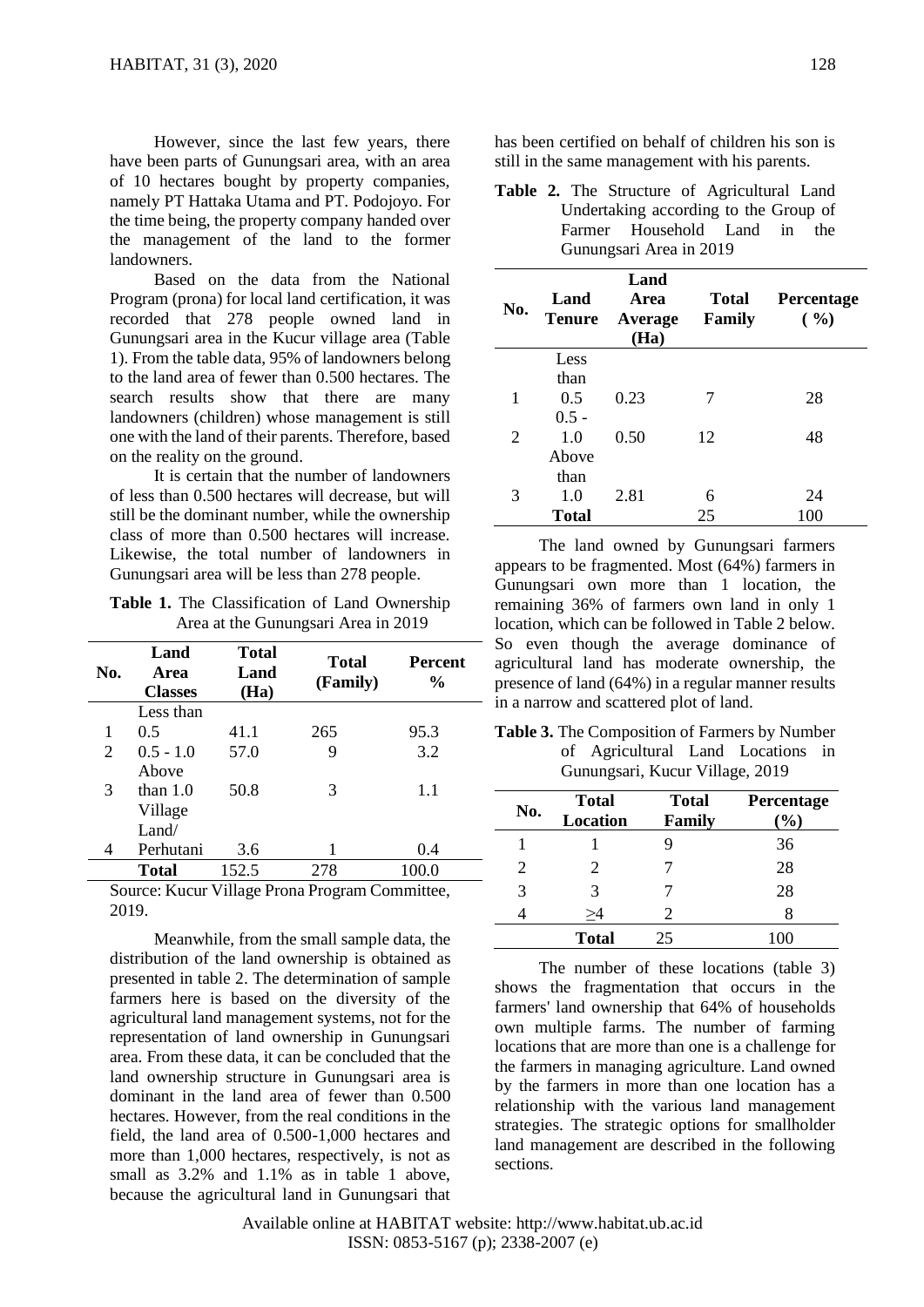# **3.2. Agricultural Land Management Strategy (SPL) in Gunungsari Area**

The agricultural land management system in Gunungsari area is an adaptation strategy carried out by the farmers to agricultural land. Basically, the agricultural system that dominates and appears in this area is an agricultural system based on agroforestry, which is a form of agricultural business that combines tree crops, or perennial crops with other seasonal crops that are planted together or alternately. However, the agricultural management in each plot of land depends on the choices made by each farmer's household. The variety of agricultural land management in Gunungsari area will be explained in the following description.

a. Annual Plant Monoculture (*MTT/Monokultur Tanaman Tahunan)*

A form of management of agricultural land cultivated with one type of perennial plant/timber. In the research location, the plants cultivated by the farmers were sea senton (Albizzia falcata). This form is mostly cultivated by the farmers in Gunugsari area whose Sengon laut plants are over 3 years old. Before reaching the age of 3 years, the land under the Sengon laut tree stands is planted with cayenne pepper, ginger, or corn. Apart from that, land planted with mahogany was also found, especially on the land managed by the village government.

b. Seasonal Crop Intercropping (*TTS/Tumpangsari Tanaman Semusim*)

It is a form of agricultural land management, where the processed land is only planted with various seasonal crops. In the research location, the annual crops cultivated by the farmers are ginger and cayenne pepper, and there is also corn with cayenne pepper. It should be noted that due to the sloping topography of the land, bench terraces are made on this stretch of land, the lip of the terraces is planted with elephant grass (kolonjono) and on the edges of the land are planted with woody plants such as *pete, teak, waru, mahogany, sengon laut laut, and glirisidi (Gliricidia maculate).*

c. Intercropping of perennial crops (*TTT/Tumpangsari Tanaman Tahunan*)

Intercropping of annual crops is a system of planting an agricultural land with a variety of annual crops. In the research location, the farmers carried out mahogany, *sengon laut laut*, and bamboo plants, and there were *sengon laut*, coffee, durian, cloves, bananas, *waru*, and other annual woods.

## d. Mixed Garden *(KC/Kebun Campuran)*

Another form of cultivated agricultural land using an intercropping system between annual and seasonal crops. Annual crops consists of woody plants and fruit trees. In Gunungsari area, this form of management is the intercropping of *sengon laut, jabon*, mahogany and elephant grass, ginger, lemongrass, or oranges and ginger.

How is the distribution of agricultural land management in Gunungsari area by the farmers can be followed in Table 4 below. Table 4. explains that in Gunungsari area, there are 4 types of agricultural land management, namely annual crop monocultures (*MTT*), seasonal crop intercropping (*TTS*), annual crop intercropping (*TTT*), mixed gardens (*KC*); annual plant monocultures (*MTS*). However, each farmer applies one form/type of land management, and some apply a combination of several forms of agricultural land management. Those who apply one form of land management are up to 60%, while the rest (40%) apply a combination of 2 to 4 forms of agricultural land management. What socio-economic conditions encourage the farmers to choose the type of agricultural land management, will be described in the following section.

**Table 4.** Percentage of the Farmers according to the Agricultural Land Management System in Gunungsari Area, Kucur Village, 2019

| <b>System</b> | <b>Variety of</b><br><b>Agricultural</b><br>Land<br><b>Management</b> | Total<br>(Farmers) | <b>Percentage</b><br>(%) |
|---------------|-----------------------------------------------------------------------|--------------------|--------------------------|
| A             | <b>MTT</b>                                                            | 6                  | 24                       |
| B             | <b>TTS</b>                                                            | 5                  | 20                       |
| $\subset$     | <b>TTT</b>                                                            | 4                  | 16                       |
| D             | MTT+TTS                                                               | 5                  | 20                       |
| E             | $KC+TTS$                                                              |                    | 4                        |
| F             | $KC+TTT$                                                              | 2                  | 8                        |
| G             | MTT+MTS+TTS                                                           |                    |                          |
|               | $KC+MTT$                                                              |                    |                          |
| H             | $+TTS+TTT$                                                            |                    |                          |
|               | Total                                                                 | 25                 | 100                      |

Notes: Annual plant monoculture (*MTT*), annual crop intercropping (*TTS*), annual crop intercropping (*TTT*). *Talun* (mixed garden) (*KC*); Seasonal plant monocultures (*MTS*);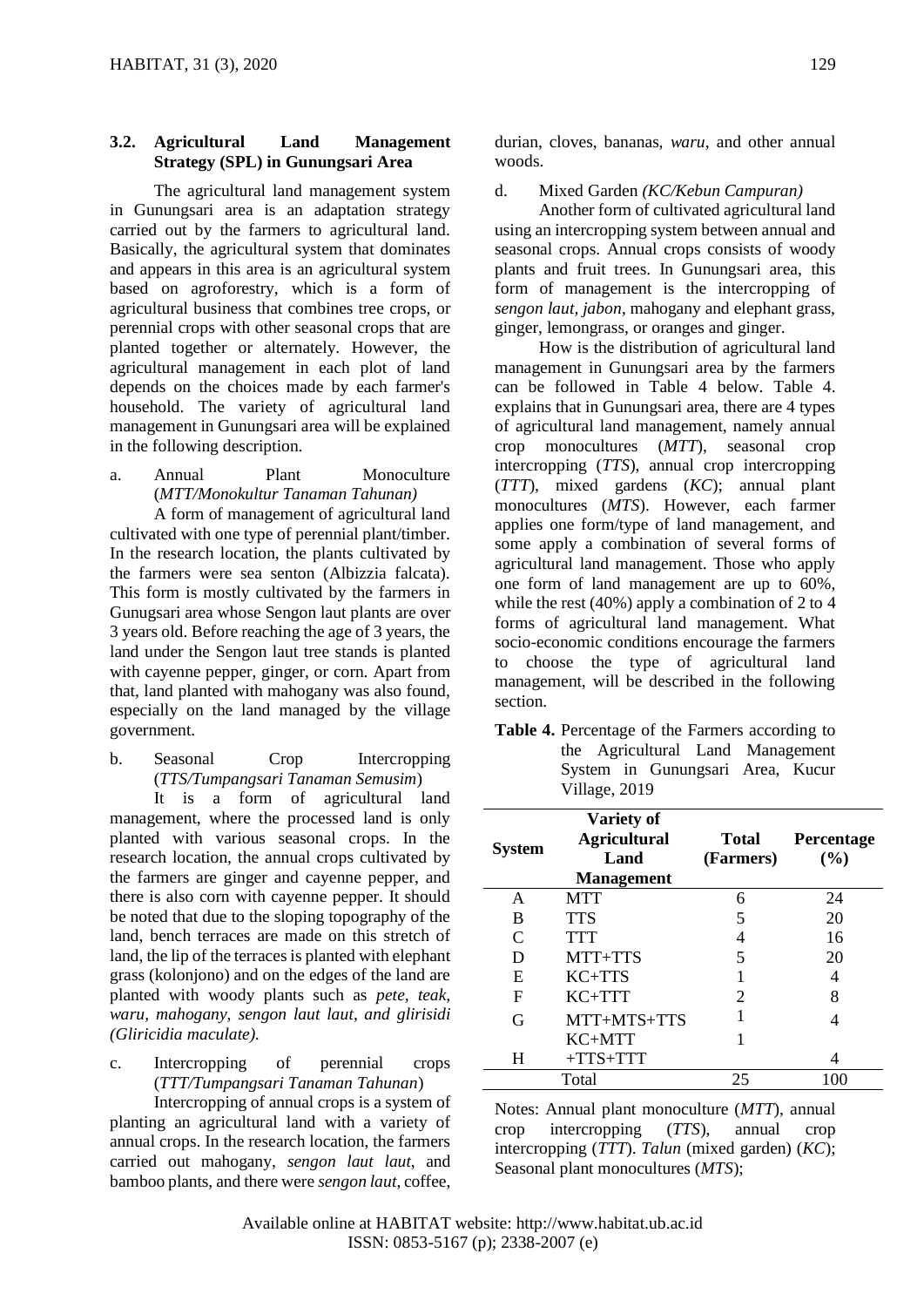# **3.3. Socio-Economic Conditions that Encourage the Choice of Land Management Strategies**

As previously described, the status of agricultural land at Gunungsari area is owned by individuals (real land). Therefore, the decision making in the management of agricultural land lies with the farmer family unit. Thus, the farmers and their families are the important actors in the choice of the strategies for managing their cultivated land. The agricultural land management strategy in question is the selection of plant types, the application of cropping systems and patterns, methods of farming, or the choice of strategies for managing arable land as a whole.

Decision making regarding the choice of agricultural land management strategies within the farmer family unit is complex. This means that many factors are taken into consideration by the farmers, both internal conditions and external factors of the family. Internal and external family factors that determine the choice of land management strategies for farmers in Gunungsari area can be followed as follows.

a. Family needs

One of the main needs of the family is food. For families whose orientation is to meet basic food needs and non-staple food, they will plant food crops on their land, namely corn, sweet potatoes, and cayenne pepper. However, due to the sloping land conditions (not flat), a bench terrace was made on the land. What is planted with food plants is on processed land. Meanwhile, wood is planted on the edge of the land, and elephant grass is planted on the edge of the terrace. Timber plants on the edge of the land are intended to prevent landslides, while grass plants function as reinforcing terraces to prevent soil erosion.

Apart from food, other family needs are housing (house improvement) and the need for input (input) for the business undertaken. In this family, the agricultural land in Gunungsari is planted with *sengon laut laut* as savings to repair houses or other needs. As it is known, the sea sengon laut plant has a fairly high economic value, in line with the increasing demand for wood (Kartodihardjo, 2010). Under these conditions, the price of *sengon laut laut* wood is high, so that the *sengon laut* plant becomes a support for the families to be able to repair their house where they live. For them, *sengon laut* plants as an alternative source of income, considered quite promising compared to other sources of income. At the beginning of planting, some of the farmers' *sengon* 

*laut* plants were planted intercropping with corn, ginger, or cayenne pepper (*TTS*), but when the *sengon laut* plant was 3 years and over, it became an annual plant monoculture (*MTT*).

Some farming families also raise livestock and has sawmills. Therefore, the types of plants cultivated on their land are an effort to meet the input needs for their business. For the farmers who raise cattle, one of their animal feed needs is obtained from elephant grass planted on the edge of the terrace on their land. Meanwhile, the farmers who have sawmills, their motivation to plant timber plants on their land is to meet the demand for wood raw materials in their sawmill business.

b. Land Area and Non-Agricultural Work

Several informants stated that the land area of the farmers in the Kelampok hamlet was classified as narrow (less than 0.500 hectares), including the land in Gunungsari area. Because of that, they cannot depend on the fulfillment of their family's daily needs on agriculture. This means that his main livelihood is outside agriculture. Meanwhile, agricultural products from their land are seen as a secondary source of income. They consist of the younger generation who have the opportunity to work as construction workers on several residential projects and as laborers in the asbestos, cigarette, convection, soy sauce industry, and several other industries that have developed in the suburbs of Malang and are relatively close to their homes.

Most of their time is devoted to activities outside the agricultural sector, and they do not have enough time to work on their farms. Or agricultural affairs are left to their parents who are over 50 years old. With this limited time, the plant species and cropping patterns were chosen as timber plants, namely *sengon laut laut (TTS, MTT*). Sea *sengon laut* plants are planted intercropping when they are less than 3 years old, but after that (over 3 years old) are maintained by monoculture (*MTT*). This plant does not require much labor and farming costs, as stated by the SPT informant as follows.

> "If the wood is delicious, bro, plant it once, you just have to wait, even though the grass is high underneath, it doesn't matter, if after harvesting, plant it again. If you want to plant more seeds, you will be laborers. For *basiah (sengon laut laut*) the harvest is 5-7 years, fast. Sometimes it's been harvested 4 years, see from the crop, if the soil is often fertilized, it's so fast. If you plant the wood,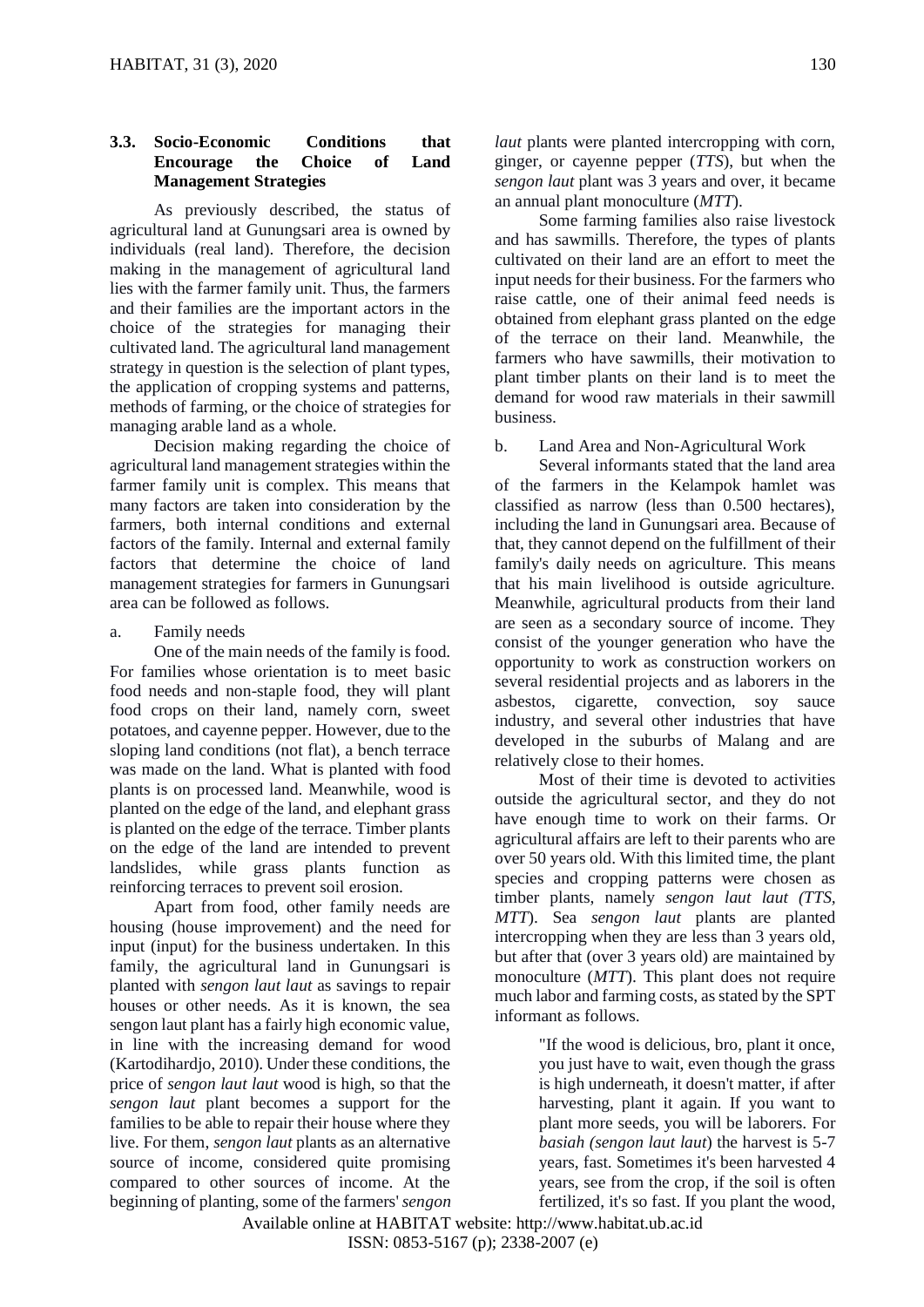you give the kolonjono the bottom, for animal feed it is good, "(SPT, Kasun Turi).

The statement above shows that for those who have a main job outside of agriculture, the narrow land they own is more appropriate for planting *sengon laut laut*, because it does not require much labor or costs. That's why these families chose sengon laut plants to cultivate on their land. In addition, the marketing of *sengon laut* wood is relatively easy, because in Kucur village and in the surrounding villages, sawmills have developed. According to SPT, in Kucur village there are 12 sawmill entrepreneurs. In addition, the price of *sengon laut* wood is quite good compared to other plants. The findings of this study are different from the results of research (Astuti et al., 2008) which state that timber plants are only cultivated by upper layer farmers (broad). In this research location, timber plantations are cultivated by lower layer farmers and upper layer farmers (area) with relatively different orientations.

c. Support Official and other related institutions

Gunungsari area, Kelampok hamlet, Kucur village, Dau sub-district is part of the Metro Sub-DAS. This sub-watershed is part of the Brantas watershed. Therefore, this area has become the target of a reforestation program from Perhutani, the Forest Service, and Perum Jasa Tirta II. Meanwhile, for the Malang Regency Agriculture Office, the Dau sub-district (including Kucur village) was designated as a fruit development area in Malang Regency.

One of the main forms of support provided by Perhutani, the Forest Service, and Perum Jasa Tirta II is the assistance of *sengon laut laut* seeds. As stated by the KSD informant as follows:

> "... There has been a reforestation program since 1998, farmers have received free seed assistance from the Agriculture Office. In Kelampok Hamlet, most farmers plant timber trees, because the villagers (housewives) also work as factory workers, because they are close to industries such as cigarettes, convection, and soy sauce. The income is considered to be more profitable than agricultural laborers "(ED).

> "The growing number of *sengon laut* or timber plants in Gunungsari was caused by the assistance of a seed program from the village government in collaboration with Jasa Tirta, the Forestry Service and also

Perhutani in 2009-2012. From then on, more and more people were involved in planting *sengon laut* independently. *Sengon laut* seeds were obtained from *Cak* Amin, a seed seller from Turen "(KSD).

The assistance of *sengon laut* seedlings from outside parties is a stimulant for the farmers to plant timber plants so that the area becomes a conservation area and to avoid land or environmental degradation. This seed assistance has an important meaning for the farmers because, given the existing economic conditions, they do not need to pay for the seeds. Moreover, *sengon laut* plants are easy to grow without demanding intensive maintenance.

On the other hand, since 2011, in this village a national horticultural development program has been introduced. In Malang district, one of the locations designated by the Department of Agriculture is the Dau sub-district, including Kucur village. Information was obtained from several informants, that from the initial outreach activities in 2010, many farmers in Kucur village cultivated citrus plants, even though they received seed assistance from the government, except for the farmers in Sumberbendo hamlet. Therefore, in the early years of development, the area of the stone tangerine plant was concentrated in the hamlet of Sumberbendo, Kucur village. But over the time, and seeing the success of the farmers planting oranges at the start of the program, some farmers in Gunungsari area began to become interested and switch to citrus plants, moreover they received seed assistance from the government, as said by the KSD informant as follows.

"Earlier this year (2017) citrus seeds were given as many as 5000 seeds. Every year Kucur Village gets seeds and semi-organic fertilizer. Farmers who are willing to take part in the changes are on average who follow farmer groups ".

"Batu 55 citrus seed assistance to farmers as many as 25,000 seeds in 2018. This assistance is given to each household of 100 seeds. Some of the farmers who receive the seed assistance have land in Gunung Sari ".

According to the farmers*, Batu 55* tangerine farming does not require attention from farmers, but it is not as intensive as large red chili farming as is done by farmers in Sumberbendo hamlet.

> "As for the oranges in addition to holding the housing down, the maintenance is not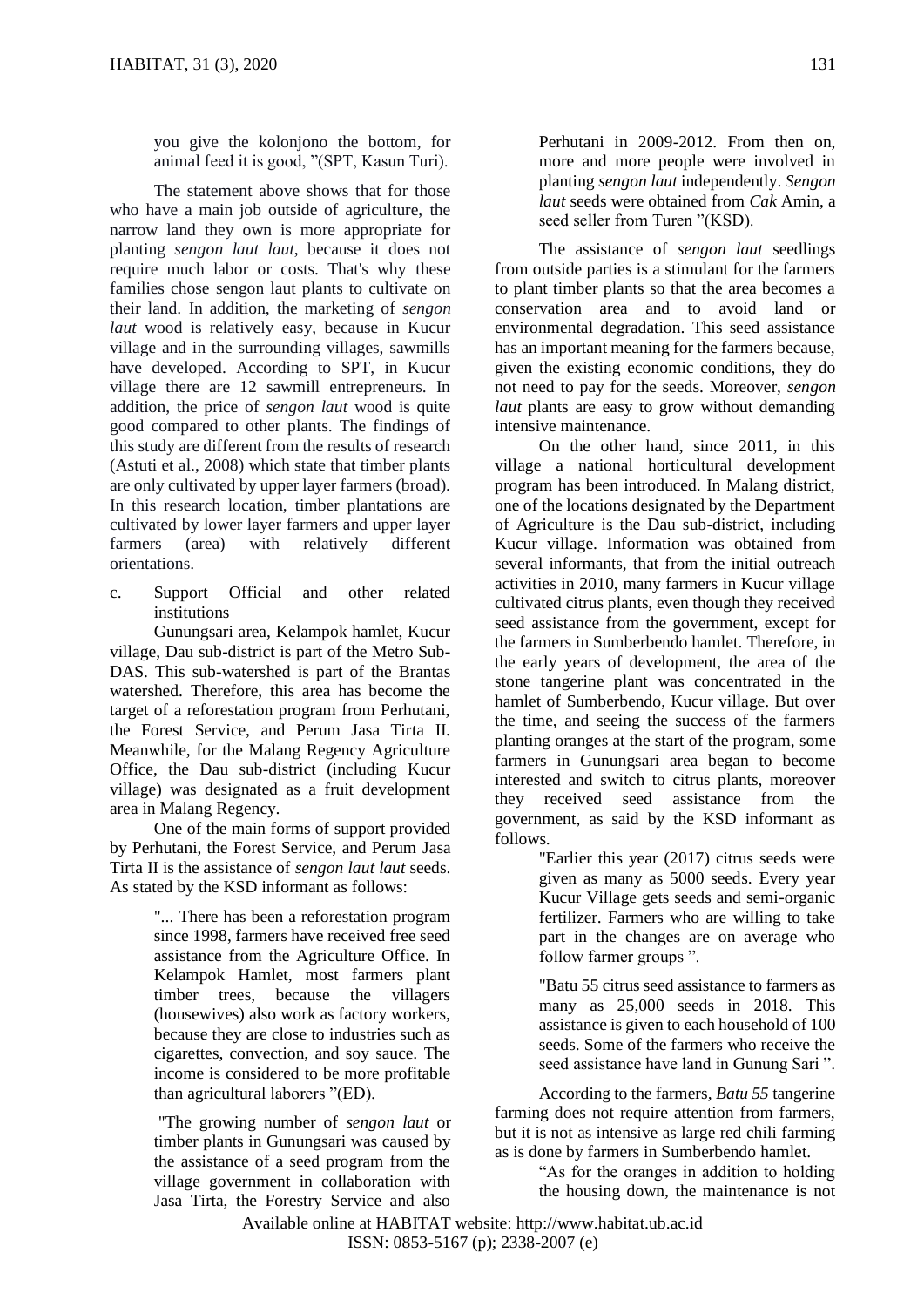too intense, it is only for the side, maybe only spraying every week. But if the central government does not supply the seeds, it is possible to leave them planted with sugar cane and wood". (SPT).

From the statement above, it is revealed that assistance from outside parties determines the choice of farmers' land management systems. This was chosen because it was considered profitable and did not add to the burden on the farming family, both in terms of costs and labor.

Support or Influence of Other Farmers in the Area of Their Land Planting this *sengon laut* plant with the help of the relevant agencies will not achieve success without receiving a welcome and support from the farmers themselves. There are roles of several farmer leaders who have contributed to the cultivation of *sengon laut laut* as stated by the TSM informant as follows.

> "Initially, many sengon laut farmers were from Klampok hamlets with guardian farmers namely P. Tasmat, P. Kasidi, P. Daman, P. Sanuri, P. Suwono, and P. Jumari. Meanwhile, in GunungSari, many have started planting *sengon laut* after the last 10 years (2009) ". (TSM).

From the statement, it shows that several farmers in this hamlet play a role in motivating the surrounding farmers to plant *sengon laut laut* plants. The motivation to plant *sengon laut* is also due to see the success of the farmers in neighboring villages in planting *sengon laut laut* plants as stated by MSM as follows.

> "*Sengon laut* planting is seen from neighboring villages such as Wagir which eventually was followed by farmers in

Kucur Village. *Sengon laut* plants grew rapidly around 1995 ". (MSM).

The statement above shows that the farmers planted *sengon laut laut* because there were experiences of successful farmers from other villages, so they were motivated to imitate and apply *sengon laut* cultivation to their land. From the description above, it appears that the farmers' choice of agricultural land management strategies in Gunungsari area is not determined by a single factor, but it is the result of the interaction between many internal and external factors of the family.

The strategy for managing agricultural land in Gunungsari area is in line with the actor's approach. However, the actor's approach in question is not individual decision-making in determining action choices solely on rational economic considerations as suggested by Popkin, and ignores socio-economic and ecological environmental factors. But the actor approach or adaptive strategy as proposed by Barlet. Farmers in determining the choice of the land management strategies are based on the internal conditions of their respective farmer families by the social, economic, political (policy), and ecological contexts(Hidayat, 2010; Wiesmann and Hurni,2011) . The results of this study are in line with the findings (Hairiah & Widianto, 1995), namely that the number of choices for agricultural systems (strategies) made by farmers is increasingly complex so that more livelihoods are obtained from agricultural activities.

To see the overall conditions that encourage farmer households to implement land management strategies, the following resume is presented in the form of a matrix (table 5).

**Table 5.** Matrix that Encourages the Choice of Farmers' Land Management Strategies in the Gunungsari Area, 2019.

| <b>Internal and external factors</b> | Direction of encouragement<br>(Support / less support) | Description of support /<br>resistance                               |
|--------------------------------------|--------------------------------------------------------|----------------------------------------------------------------------|
| Family needs                         | 1. Fulfillment of daily food needs                     | In meeting the daily needs of<br>agricultural land in Gunungsari, it |
|                                      |                                                        | will tend to be managed with<br>seasonal crops of vegetables and     |
|                                      |                                                        | food crops, relying on the yields of                                 |
|                                      |                                                        | the planting season.                                                 |
|                                      | 2. Fulfilling needs with a large                       | Most of the farmer households in                                     |
|                                      | allocation of funds, such as house                     | Gunungsari earn income to meet                                       |
|                                      | repairs, celebrations, and schools                     | their daily food needs, so the                                       |
|                                      |                                                        | opportunity for the need for a large                                 |
|                                      |                                                        | fund killing will be more difficult.                                 |
|                                      |                                                        | The existence of woods (sengon)                                      |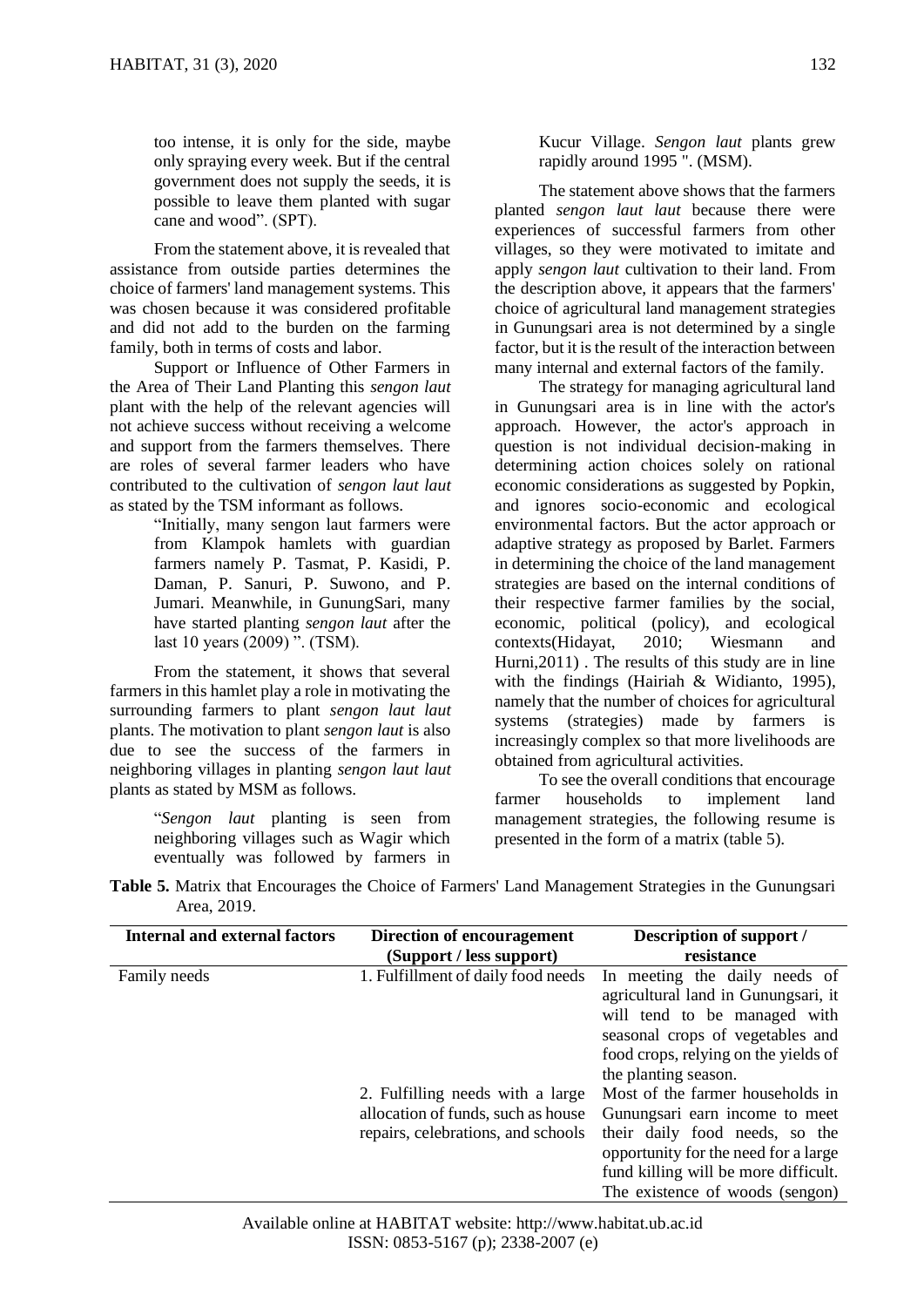|                                                 | 3. Fulfill business needs                                                                                               | cultivated in agricultural land and<br>cattle is saving for households to<br>obtain funds (house repairs, big<br>celebrations, or even schools) so<br>that these needs can be achieved.<br>Land<br>management<br>strategies<br>related to the selection of planting<br>commodities are also carried out<br>based on the household business<br>conditions. Such<br>as planting<br>elephant grass and corn as a<br>provider of animal feed, planting<br>timber for sawmills, and making<br>charcoal<br>planting<br><b>or</b><br>sweet<br>potatoes in a farmer's household as<br>a provider of raw materials for<br>making snacks. These commodity<br>choices are also a form of fulfilling<br>the business activities of each<br>farmer's household. |
|-------------------------------------------------|-------------------------------------------------------------------------------------------------------------------------|----------------------------------------------------------------------------------------------------------------------------------------------------------------------------------------------------------------------------------------------------------------------------------------------------------------------------------------------------------------------------------------------------------------------------------------------------------------------------------------------------------------------------------------------------------------------------------------------------------------------------------------------------------------------------------------------------------------------------------------------------|
| Land Area and Non-Agricultural<br>Work          | Narrow land tenure encourages<br>farmers to choose the main<br>livelihood activities outside of<br>agriculture          | Land tenure in Gunungsari area is<br>not able to meet the daily needs of<br>households so that they increase<br>their livelihood activities outside<br>agriculture<br>οf<br>by becoming<br>industrial or construction workers.<br>These activities require a longer<br>time allocation and encourage<br>farming as a side livelihood<br>activity for the household. This<br>insufficient time allocation has<br>encouraged the growth of wood-<br>based agriculture in Gunungsari<br>area as a form of adaptation for<br>livelihood activities.                                                                                                                                                                                                    |
| Support Official<br>and<br>relevant Institution | other 1. Reforestation program for the<br>capture of water absorption in<br>the upstream area                           | The area of Kucur Village, which<br>is the location of Gunungsari Area,<br>is an area of the Sub-Das Metro,<br>part of Das Brantas. Therefore, this<br>area has received the attention of a<br>reforestation program since 1998<br>by the Government of the<br>Agriculture Service by providing<br>an assistance with timber plant<br>seeds.<br>This<br>continued<br>until<br>between 2009-2012 when the                                                                                                                                                                                                                                                                                                                                           |
|                                                 | 2. Village areas are included in<br>development<br>the<br>of<br>"Keprokisasi" fruit trees in the<br>Malang Regency area | Government of Perhutani, Jasa<br>Tirta also provided an assistance<br>for wood seedlings, especially<br>sengon laut and jabon, as an effort<br>to reforest the land as a mitigation<br>effort.<br>The Dau<br>District Agriculture<br>Office, launched the "Keprokisasi"                                                                                                                                                                                                                                                                                                                                                                                                                                                                            |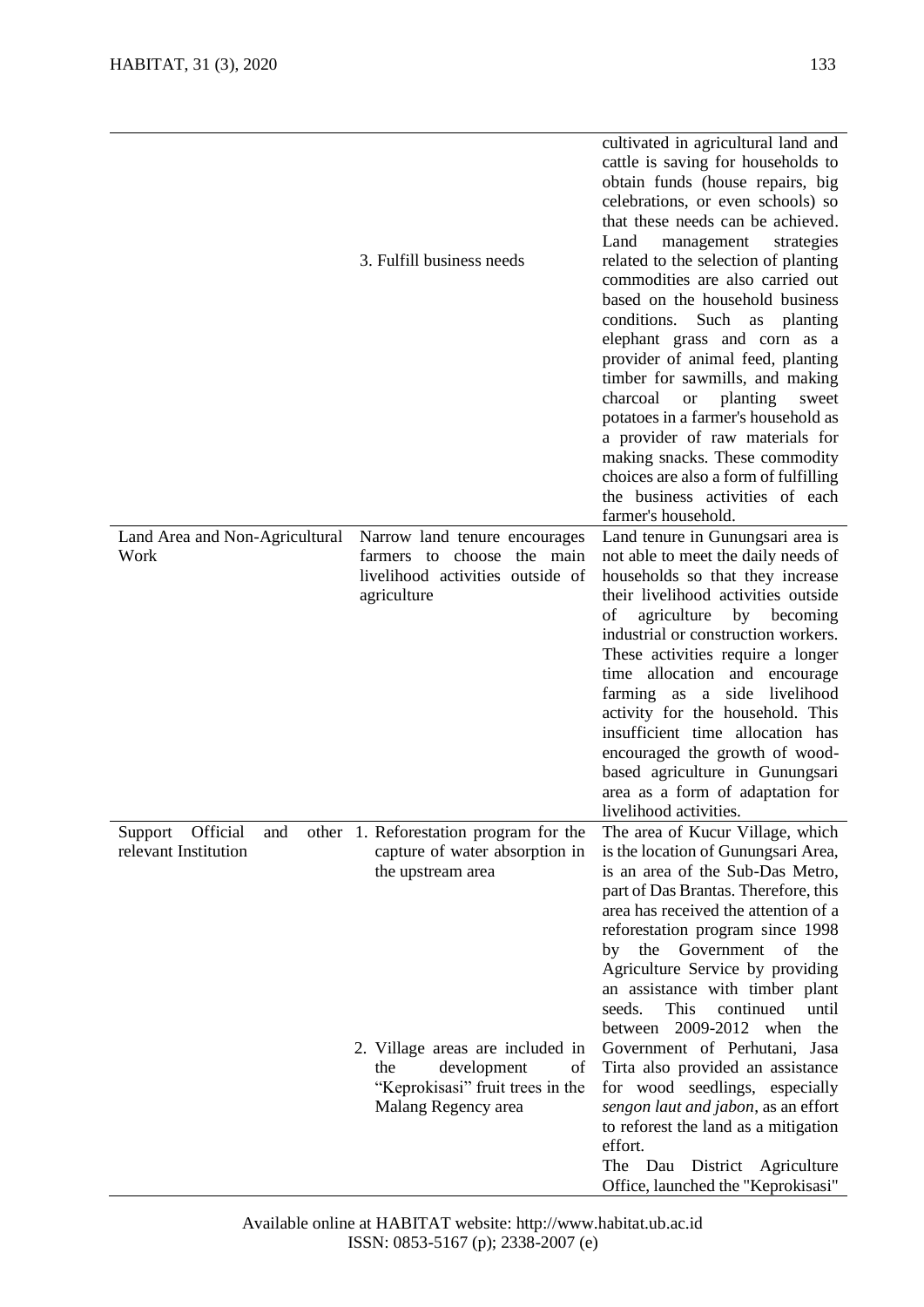|                                                               |                                                                | program in the Kucur area by<br>providing an assistance in the form<br>of orange seedlings of about 5000<br>so that this is what<br>trees.<br>encourages the choice of woody<br>plants to increasingly dominate<br>Gunungsari area.                                                                 |
|---------------------------------------------------------------|----------------------------------------------------------------|-----------------------------------------------------------------------------------------------------------------------------------------------------------------------------------------------------------------------------------------------------------------------------------------------------|
| Support or Influence of Other<br>Farmers in the Area of Their | There are examples of success in<br>wood-based land management | The existence of a wood-based<br>land<br>management<br>system in                                                                                                                                                                                                                                    |
| Land                                                          | surrounding<br>the<br>from<br>environment                      | Gunungsari area has been around<br>since 1995 and has grown rapidly<br>around 2009-2012. This land<br>management system is the result of<br>the interaction of each household<br>with the community. The success<br>obtained by the farmer's neighbors<br>encouraged others to adopt the<br>system. |

## **4. Conclusion**

The conclusions that can be drawn from this research are as follows:

- a. Gunungsari is an area of agricultural land in a part of the village of Kucur with a wavy and hilly topography. The dominant land tenure structure in this area is privately owned land with a land area of fewer than 0.500 hectares and tends to be fragmented into land plots with different locations.
- b. The land management system is relatively diverse between farmers and between locations of farmers' land and within an area in terms of the cropping system and pattern. There are 5 identified land management systems, namely perennial crop monoculture (*MTT*), seasonal crop intercropping (*TTS*), annual crop intercropping (*TTT*), mixed garden (*KC*), and seasonal crop monoculture (*MTS*). Overall, the presence of perennial crops, both timber and fruit trees, remains prominent in farmers' plots and areas. The position of perennial plants in each plot of land is as the main crop, to strengthen the terrace and as a hedge plant.
- c. Farmers as important actors in the agricultural land management system. This management system choice is the result of the interaction between internal and external factors of the farming family. The combination of the demands of the family's needs for food, business input, availability of labor and financial capital, area, land conditions and location, easy markets and

attractive prices for agricultural products, non-agricultural livelihood activities, support from related external parties, and the success of other farmers creates management strategies. Farmers' choice of land (adaptive strategy) in the form of various forms of land management systems (*MTT, TTS, TTT, KC, and MTS*) carried out by each farmer household. The choice of farmers inGunungsari area has consequences for the condition of land cover in this area.

Based on the conclusions above, several suggestions can be made as follows.

- 1) Continuous support from the Village Government and other relevant agencies to the farmers who own land in Gunungsari area to plant annual crops (timber, fruits, plantations) is always provided. The form of support is seed assistance on time and according to need, as well as marketing agricultural products if needed. Thus, the farmers in this area are always motivated to plant good land cover crops, so that the land cover in this area can be maintained in good condition. Because this can further support the sustainability of the springs in this area which is needed for drinking water and bathing garden tours.
- 2) The dynamics that have developed in the external environment of Kucur village, including the Covid-19 pandemic, are currently interesting for further study. Because this pandemic must have an impact on off-farm job opportunities around Kucur